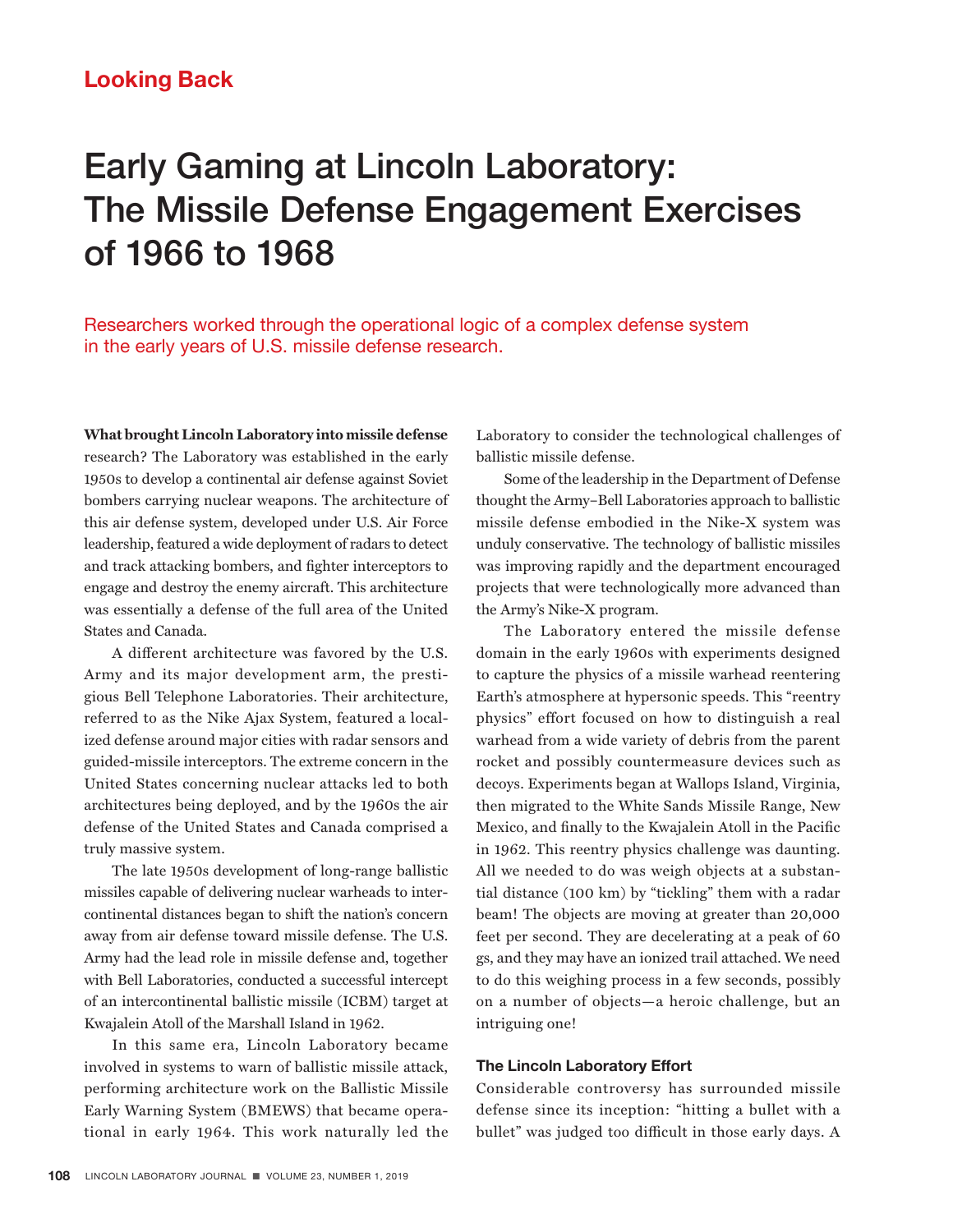

 $(a)$  (b)

The Nike-X interceptors: These two high-performance interceptor missiles (produced by McDonnell Douglas and the Martin Marietta Company) were the backbone of U.S. missile defense research and development in the 1960s and 1970s. They featured high speed and high acceleration, and their launches were spectacular. The author had a box-seat for the first Spartan launch shown in photo (a) at Kwajalein in 1968. The Sprint missile in photo (b) was launched from White Sands Missile Range, New Mexico. These interceptors became major components in the Safeguard missile defense of 1975.

missile defense system must function almost completely automatically; there is not enough time in the engagement of a ballistic missile for a lot of human control and decision making. Skeptics in that era, and even today, believe the necessity for a rapid and flawless execution of an engagement logic is one of the big impossibilities in missile defense.

We researchers at Lincoln Laboratory were intensely curious as to how much of this automated engagement logic had been worked out by Bell Labs for their Nike-X urban defense architecture. The Bell Labs scientists alluded to work on the topic but never presented any results. We suspected that they had not gotten very far on that problem. So, we began to look at the rough elements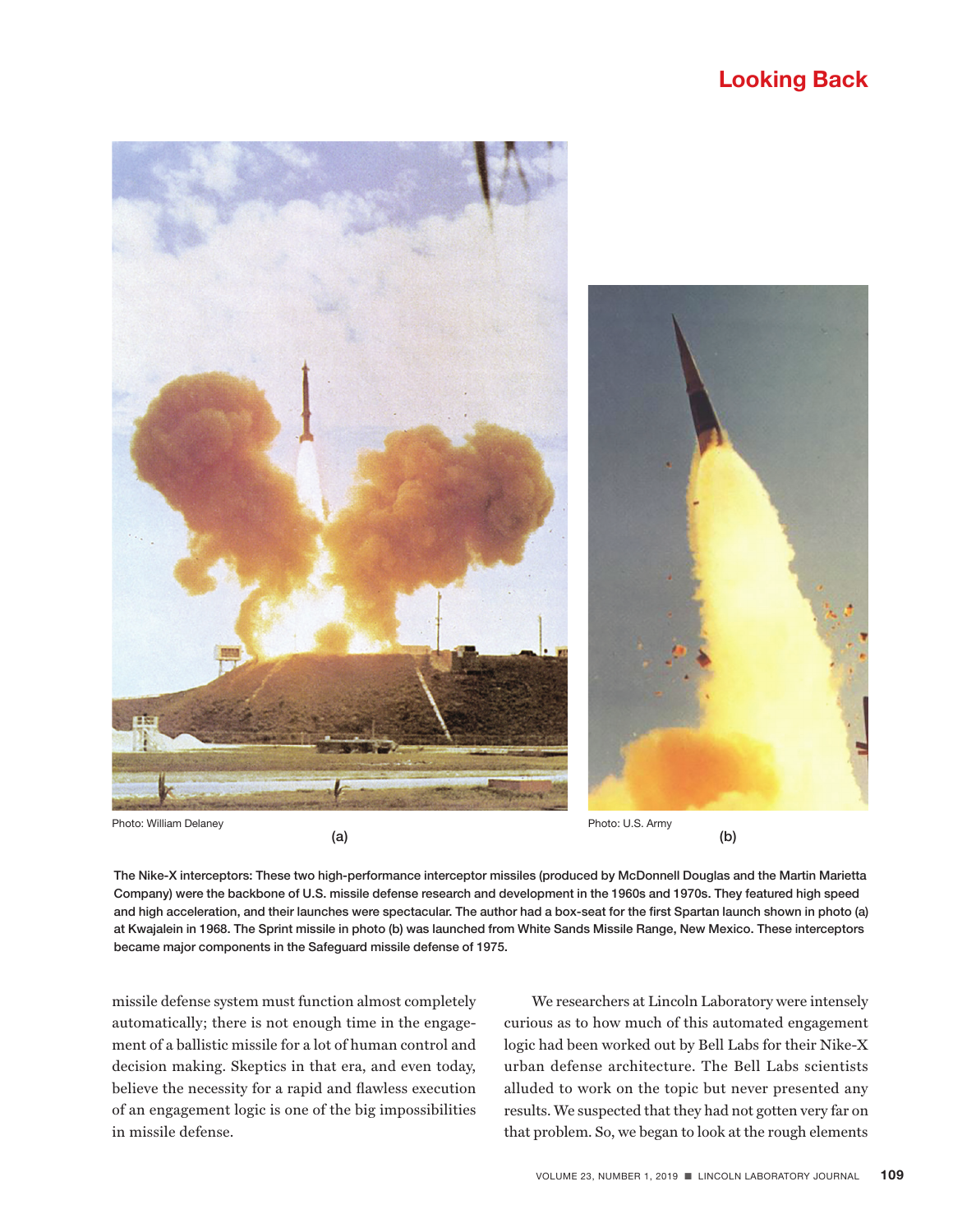of a logic that would be needed to launch an interceptor at some incoming ICBM warhead and not launch interceptors at the various pieces of missile hardware junk or countermeasures that could accompany the warheads. These early missile defense systems did their most confident defense in the atmosphere, so there were many reentry physics logic questions to answer. We used models of the Nike-X interceptors in our work but posed new radar models with more advanced capabilities than the Nike radars.

This engagement logic work was done in the Radar Division under the calm leadership of Donald Clark, who was convinced that the engagement logic question was critical to missile defense. The less calm intellectual lead on missile defense systems was Joel Resnick, and the principal system-oriented staff members were John Fielding, Stephen Weiner, and this author.

### **The Engagement Logic Development and Gaming**

Putting together the computer-logic flow for a missile defense system was a challenging task. No one had done it before, but we bravely marched in. How to test one's logic became a prominent question, and we evolved the "Engagement Exercises" as a gaming process to test our logic. An exercise was a bit like our current "red-blue" discrimination games that challenge one set of participants (red team) to devise methods to prevent a defender from knowing which of many objects around an attacking ICBM complex is a real warhead and another set (blue team) to determine strategies to discriminate the missile from decoys or debris. However, our scope was much broader than just discrimination. We featured the whole set of surveillance, detection, verification, tracking, discrimination, interceptor commitment, and guidance processes. We started simple, with simple offense-defense scenarios and built up to more complex games over the course of three years.

The archives show that our first exercise was in May 1966, and exercises followed at roughly six-month intervals for a total of six exercises until the last one in early 1968. We would work for six months preparing the defense logic, which was quite detailed with numerical thresholds for the initiation of some defense process or some defense identification of an object. The setting of

numerical thresholds on all processes was a challenge. This "defense team" was opposed by an "offense team" that conjured up a missile threat in gory detail. We were isolated from each other, and the secrecy was tight.

Overseeing both defense and offense teams was the "umpire team" that set ground rules on how much knowledge the opposing teams had of each other (mimicking the information gathered by intelligence communities) and generally inspecting both teams' work for completeness and fairness. The umpire team was a major force in making things proceed in a logical and productive manner, and when we met for the engagement exercise, the umpires were very much in charge. I recall that John Fielding often chaired the umpire team, and that role suited him very well. He assumed a somewhat imperious style, a bit like that of a judge. He coined the phrase "social stigma" as the presumed penalty for overstatements of capability by the defense or offense as we engaged each other. Our group leader Don Clark was often an umpire and his aura of total fairness helped keep things calm.

We were informing ourselves and our sponsor on the complexities of missile defense warfare—and that was good training for the Laboratory's ensuing 50+ years in missile defense.

I was always a defender as was Joel Resnick. The very creative Bob Bergemann of the Data Systems Division and Dave Towle of the Radar Division were professional offense team leaders. A few supporting organization were involved with us. The Cornell Aeronautical Laboratory in Ithaca, New York, and the Kaman Nuclear Corporation of Albuquerque, New Mexico, provided support in threat modeling. A dominant contribution came from the Defense Research Corporation (DRC), later named the General Research Corporation (GRC), of Santa Barbara, California; they were building a huge computer representation of a ballistic missile engagement and had many useful tools,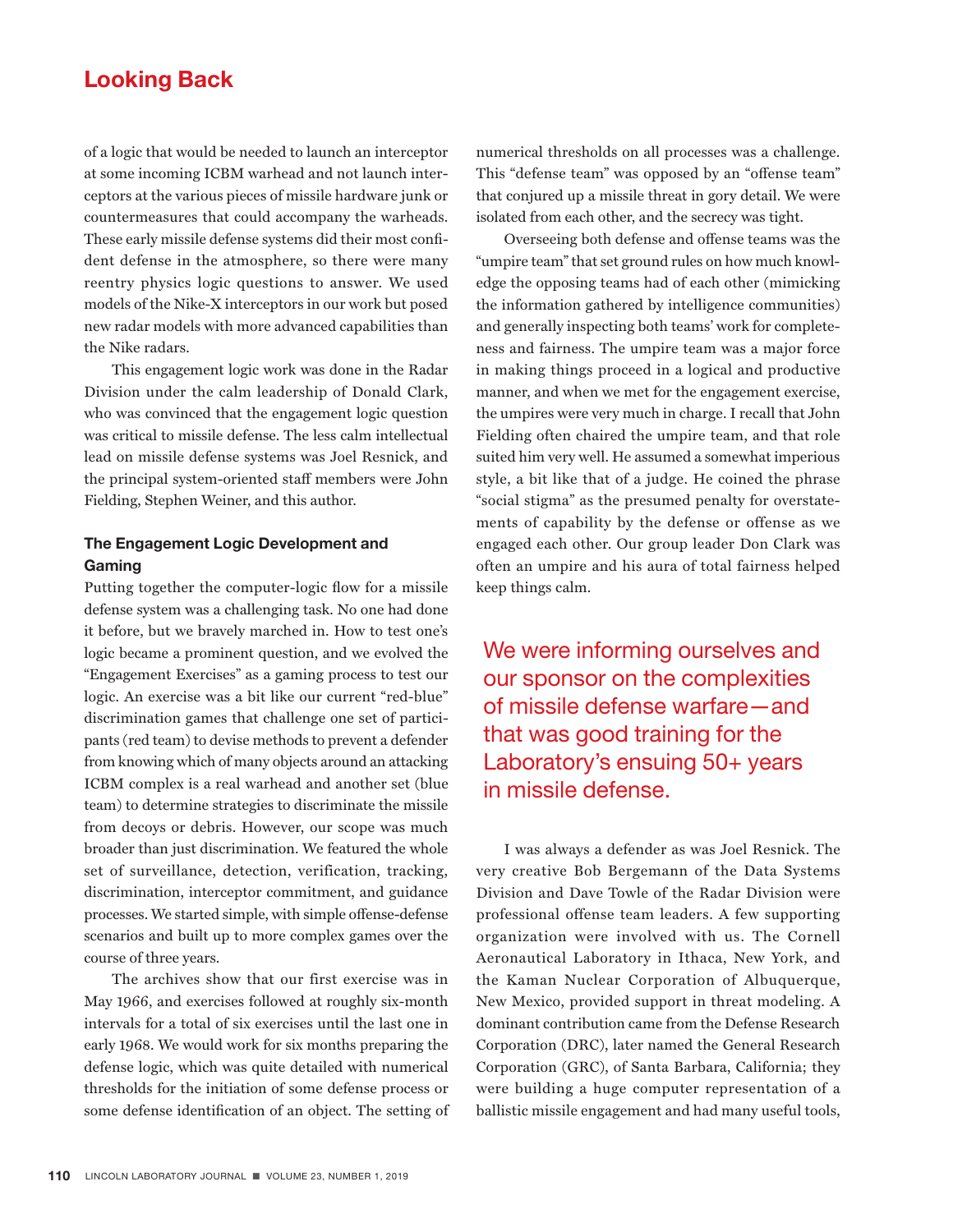such as trajectory generators and interceptor missile fly-out trajectories.

The DRC team was a collection of very smart "West Coasters" who were intensely interested in our work because Lincoln Laboratory had lots of real-world depth in discrimination, tracking, detection, and false-alarm mitigation. The Laboratory's experience from Kwajalein and many air defense hardware efforts was a great complement to their predominant computer simulation expertise. They became a major player in this work, and we felt a great deal of satisfaction in having two great teams with a shared vision. Jack Ballantine led the DRC team; he was a lot like the Laboratory's Don Clark in calm demeanor. The DRC team's "California cool" was a good offset to the East Coast aggressive styles of Resnick, Fielding, and Delaney.

### **The Engagement Exercises (Game)**

The engagement exercises each took a full three days. They were conducted in a somewhat formal manner, much like a courtroom. The defense team, accompanied by a pile of large paper drawings of the "defense logic," sat in their designated area in a big room. The offense team, armed with their technical documentation of their "threat," did the same.

The umpires sat in a central position. The urban defense system for the United States had been specified well in advance by the defense. The umpires would start with a statement on the world situation, an input on the state of the Soviet Union, and any warning indicators. Then, for example, they might tell us that an Alaskan BMEWS radar was down for repair.

The action would begin when the umpires announced that the BMEWS radar at Thule, Greenland, had received signal return from some object at such-and-such a range and angle and asked the defense, "What do you do next?" Our logic would call for a verify transmission and then a velocity estimate to see if the detection was caused by a satellite or a missile. If the target report passed our missile thresholds, we would send out additional pulses and then follow our logic train of crude impact-point determination, handover to a tracker, track to refine an intercept point, followed by an intercept process. But, things never went that smoothly. At the first engagement exercise, we could not get anything logical to happen in

response to our repeated attempts to start a target track or predict an impact point. Eventually, after several hours of tortuous debate and argument with the umpires, they confessed to giving us highly range-ambiguous returns from the moon as our first target (mirroring a real-world event with BMEWS).

Developing a defense logic was a complicated process, even for simple threats, and along the way we noted many shortcomings in our logic. Our leader, Don Clark, would remind us that our goal was to find those shortfalls, and while we intellectually agreed, we defenders wanted to win!

Eventually, our exercises attracted an audience beyond the participants. I recall sometimes acting more like a defense lawyer and doing a bit of showboating along the way. On one such exercise, I had Lincoln Laboratory's Kent Kresa as my cochair on the defense team (Kent went on to a most impressive career, culminating in a position as CEO of Northrop Grumman). On the third day of the exercise, the defense logic was beginning to ferret out the real warheads to be intercepted in a background of countermeasures and interference, and we were launching our Sprint interceptors left and right per our logic. Kent came up and put a Red Auerbach cigar in my mouth, lit it for me, and said, "We beat these guys!" So there was a spirit of winning that kept us on our toes throughout this six-month process we called an exercise.

We continued to conduct these exercises, each with a six-month preparation, over three years, and the game became increasingly complex as we dealt with countermeasures, such as chaff, decoys, jammers, and nuclear blackout generated by the offense or by our own defense interceptor bursts. As defenders, we were learning some tricks of our own, like precommitment of interceptors to provide early intercept options and shoot-lookshoot opportunities. We were finding out which radar capabilities made a big difference. We were also dealing with some nightmare scenarios involving huge enemy warheads that could destroy a city by bursting at very high altitudes, and we invented "the big bomb alarm" and defense logic to thwart that attack.

Overall, we were informing ourselves and our sponsor on the complexities of missile defense warfare. While our work did not appear directly in a system, we were teaching ourselves just how difficult the missile defense job might be, and that was good training for